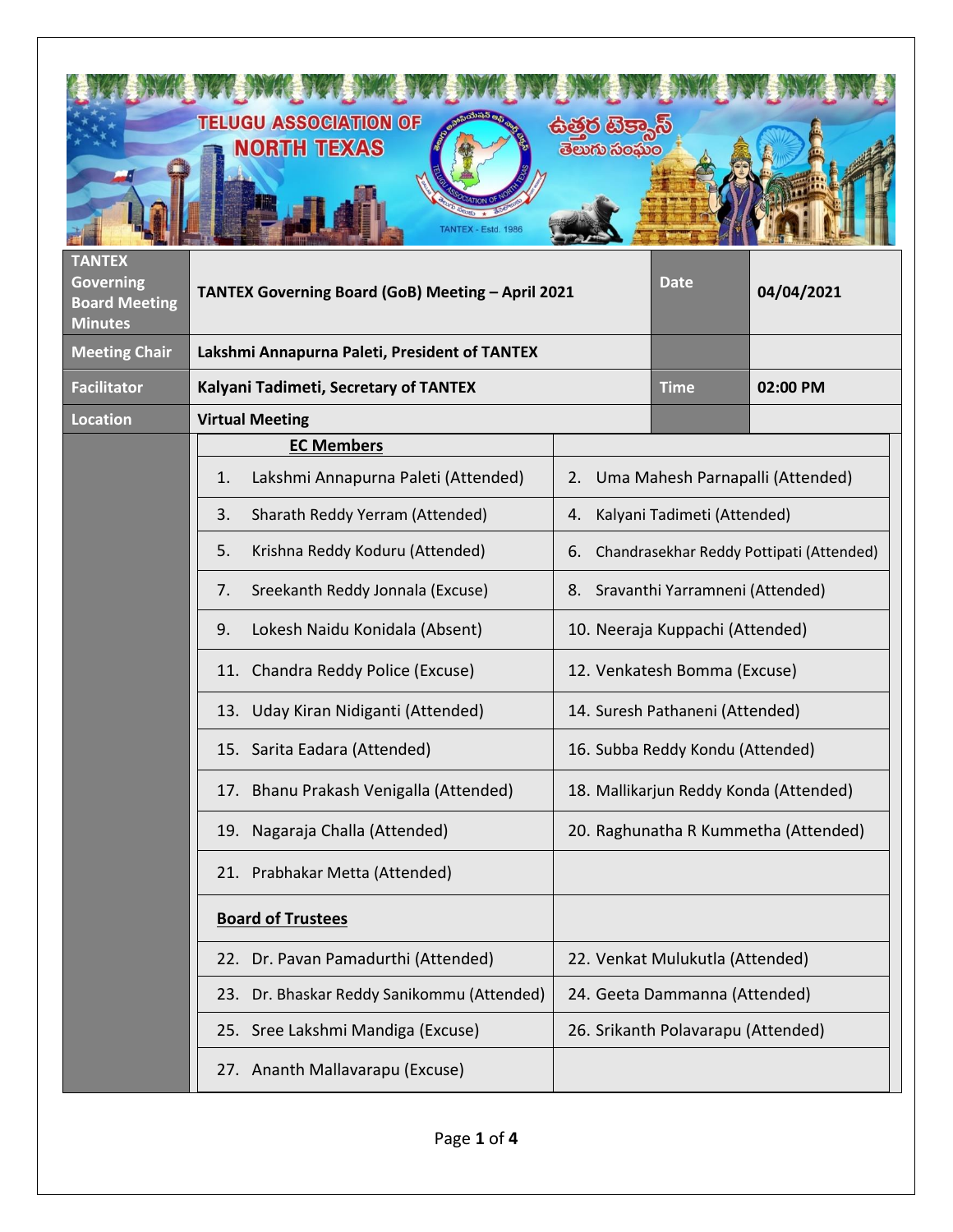| <b>Key Points Discussed</b> |                                                             |                                                                                                                                                                                                                                                                                                                                                                                                                                                                                                                                                                                                                                                                                                                                                                                                                                                                                                                                                                                                                                                                                                                                                                                                                                                                                                                                                                                                                                                                                                                                                                                                                                                                                                                                                                                                                                                                                                                                                                                  |  |  |  |
|-----------------------------|-------------------------------------------------------------|----------------------------------------------------------------------------------------------------------------------------------------------------------------------------------------------------------------------------------------------------------------------------------------------------------------------------------------------------------------------------------------------------------------------------------------------------------------------------------------------------------------------------------------------------------------------------------------------------------------------------------------------------------------------------------------------------------------------------------------------------------------------------------------------------------------------------------------------------------------------------------------------------------------------------------------------------------------------------------------------------------------------------------------------------------------------------------------------------------------------------------------------------------------------------------------------------------------------------------------------------------------------------------------------------------------------------------------------------------------------------------------------------------------------------------------------------------------------------------------------------------------------------------------------------------------------------------------------------------------------------------------------------------------------------------------------------------------------------------------------------------------------------------------------------------------------------------------------------------------------------------------------------------------------------------------------------------------------------------|--|--|--|
| No.                         | <b>Agenda Items</b>                                         | <b>Meeting Highlights</b>                                                                                                                                                                                                                                                                                                                                                                                                                                                                                                                                                                                                                                                                                                                                                                                                                                                                                                                                                                                                                                                                                                                                                                                                                                                                                                                                                                                                                                                                                                                                                                                                                                                                                                                                                                                                                                                                                                                                                        |  |  |  |
| $\mathbf{1}$                | <b>Previous EC meeting</b><br>minutes: Review &<br>Approval | After ensuring the attendee's quorum is reached, GoB meeting started at<br>$\bullet$<br>02:07 PM.<br>President said the February meeting minutes approval moved to next month<br>as two versions one from secretary and the other from Joint secretary were<br>given. There was a difference in the version of points from the meeting<br>minutes of Joint Secretary and Dr. Pavan pointed it out and asked as why it<br>was different despite the being reviewed by the President. President clarified<br>only reviewed Joint Secretary shared minutes and Secretary didn't shared on<br>time and not reviewed and it was bought to notice to the GoB Members,<br>Secretary needs to compile any missing points and send the draft version to<br>the president for ratification.<br>An Emergency GoB meeting that took place on March 21st, 2021 about Joint<br>Secretary Resignation.<br>Chandra Pottipati proposed and Uma Mahesh Parnapalli seconded it the<br>acceptance of resignation of Sreekanth Reddy Jonnala, Joint Secretary and<br>Executive Committee Member.                                                                                                                                                                                                                                                                                                                                                                                                                                                                                                                                                                                                                                                                                                                                                                                                                                                                                                      |  |  |  |
| $\overline{2}$              | <b>President's Report</b>                                   | President, Lakshmi Annapurna Paleti opened a discussion about conducting a<br>virtual Ugadi event, she also mentioned a flyer was sent out in the email blast.<br>But it was reminded from the previous meeting couple of did not endorse or<br>opposed to the virtual Ugadi event. Majority of members decided to conduct<br>Charity events, Blood Drive, support Front Line workers. It was advised to take<br>approval from GoB, before taking a decision to conduct any further events to<br>the President. President and Secretary opened the floor to decide if the<br>members want to do Ugadi as virtual event or not. Proposal to do Ugadi virtual<br>event was overruled by the members. President confirmed there will not be<br>Ugadi event this time and if everything goes well, we will plan Physical events<br>in future.<br>9-month CD account - From Chinna Satyam moved to present President's<br>name and on maturity day i.e. March 29 <sup>th</sup> , 2021 the amount \$1,615.52<br>transferred to Savings Account.<br><b>TANTEX Web Portal</b> - President and Bhanu Prakash Venigalla along with the<br>offshore team are working and will be completing by end of April 2021.<br><b>Constant Contact</b> - President asked Secretary to create a form to sort out<br>unnecessary and duplicate emails from the database and address verification<br>and shared a template information. No clarity on Payment for Constant<br>contact account from Secretary.<br>Reply from Secretary in regards to Constant Contact - It is not a rule in ByLaws<br>that the amount must be paid by the Secretary, it was communicated that<br>amount cannot be paid by Secretary, Kalyani Tadimeti and then President,<br>Lakshmi Annapurna Paleti took the responsibility. She mentioned it can be<br>paid by TANTEX card once she receives it. President requested secretary to<br>provide constant contact details to make the payment but did not receive<br>them. |  |  |  |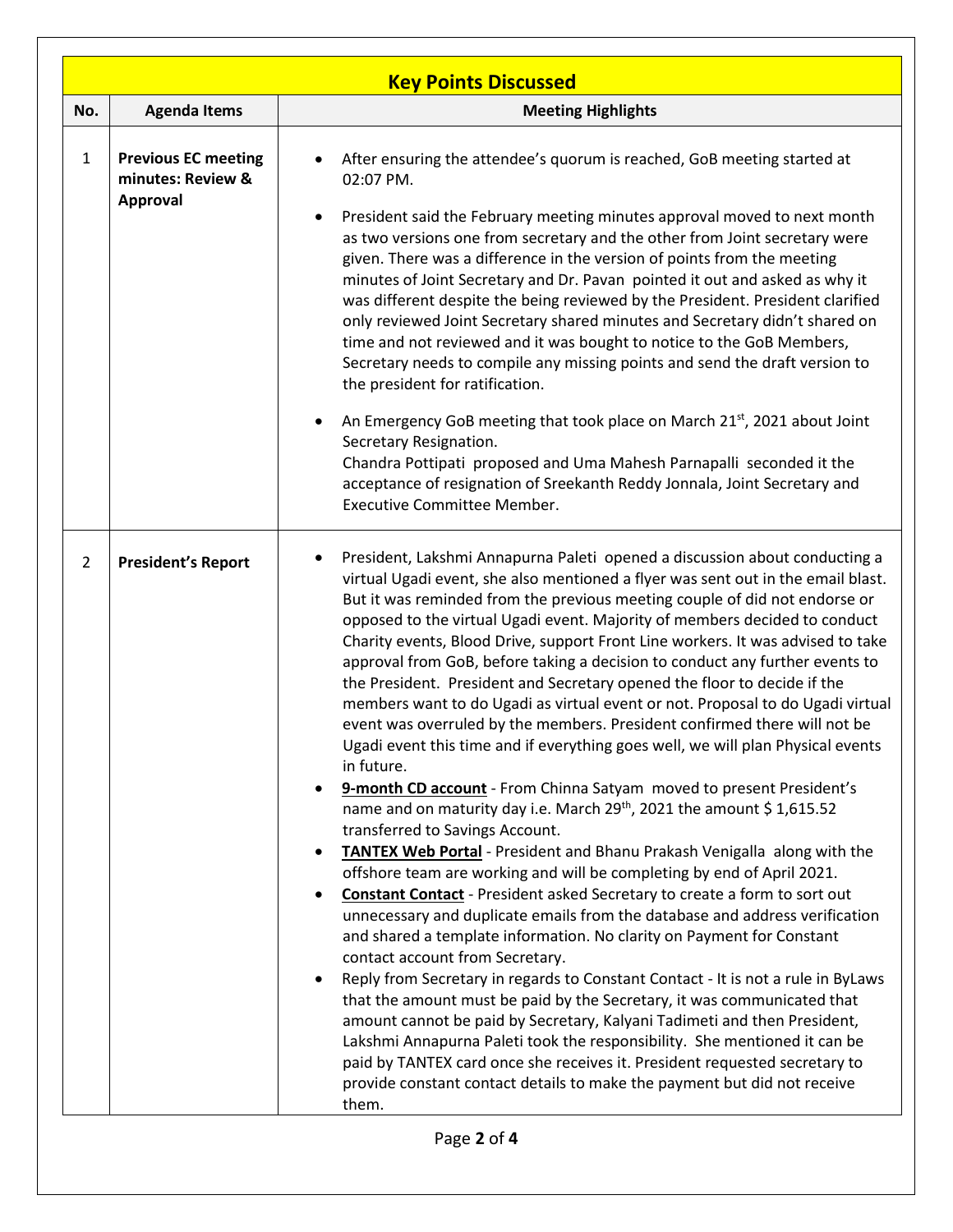• President later clearly mentioned about the constant contact payment needs to be paid by the secretary, as it will not show up in Bylaws only thing is understanding between the individuals. But it was credited on last year's Secretary credit card. Secretary, then approached Treasurer Chandra Pottipati to reimburse back the amount since President said it is not her responsibility now. Chandra Pottipati mentioned as a Treasurer, it must be notified to treasurer and the amount would be paid with proper approvals. The expense request must come to the Treasurer. That is the reason secretary sent it to the Treasurer so it can be taken care of through proper channel. • To save Constant contact yearly subscription amount, which is \$200.00 per annum, President asked Secretary to create a verification form and thus reduce the number of emails from the database. A team member mentioned - In the last February Meeting itself we agreed, we are not going to remove emails form the Database but why again this topic occurred in April meeting, for which President replied she wanted to remove the duplicate e-mails and save money for TANTEX. A few members mentioned that it would create a lot of confusion for the TANTEX members and it is not a good idea to remove email ids, what if the members unsubscribe totally and that will put TANTEX in a bad situation. It was rather suggested to increase the members in the database. Suggestion to President to stick to decision further. As per members input instead of working on removing duplicate emails, we can work on Change of address to be included in the e-News regularly. • Quick books - Response pending from Sharath Reddy Yerram • EC Resignations - Venkatesh Bomma and Chandra Reddy Police moved to next GoB meeting as Uma Mahesh Parnapalli and Sharth Reddy Yerram are in discussion with both to withdraw their resignation, hence its pending. • With the help of Ventesh Bomma and President, Community services team and chair Uday Nidiganti conducted a food drive during the snowstorm to the students from 3 different universities sponsored by local restaurants and incurred expenses for Water bottles \$400.00. • Conducted Will & Trust seminar by Tirumala Reddy under Community services. There is a scope for another seminar in July for Students Loans. • Interview of Dr. Pavan Pamadurthi done by Venkat Mulukutla on GanaSudha radio related to COVID vaccines awareness program was great success. • NNTV monthly programs conducted by NNTV Chair, Neeraja Kuppachi are going well. • For Sankranti Sambaralu Virtual event received \$9,000.00 from Sponsors; net profit is **\$ 4,730.06.** • President informed Secretary to send email to Srikanth Reddy Jonnala, Joint Secretary as his Resignation was accepted by the GoB on April 4<sup>th</sup>, 2021. • Blood Drive - President mentioned, Krishna Koduru is coordinating with Carter Blood care team. Uday Nidiganti and Sarita Eadara are coordinators and looking at the logistics for this program.A2B Restaurant are going to provide Lunch coupons to the Blood Donors. Venkat Mulukutla and Epic Events by Sarita are Program Sponsors. Fill Up of Joint Secretary position - If anyone is interested in the vacancy position of Joint Secretary, please email to the President.